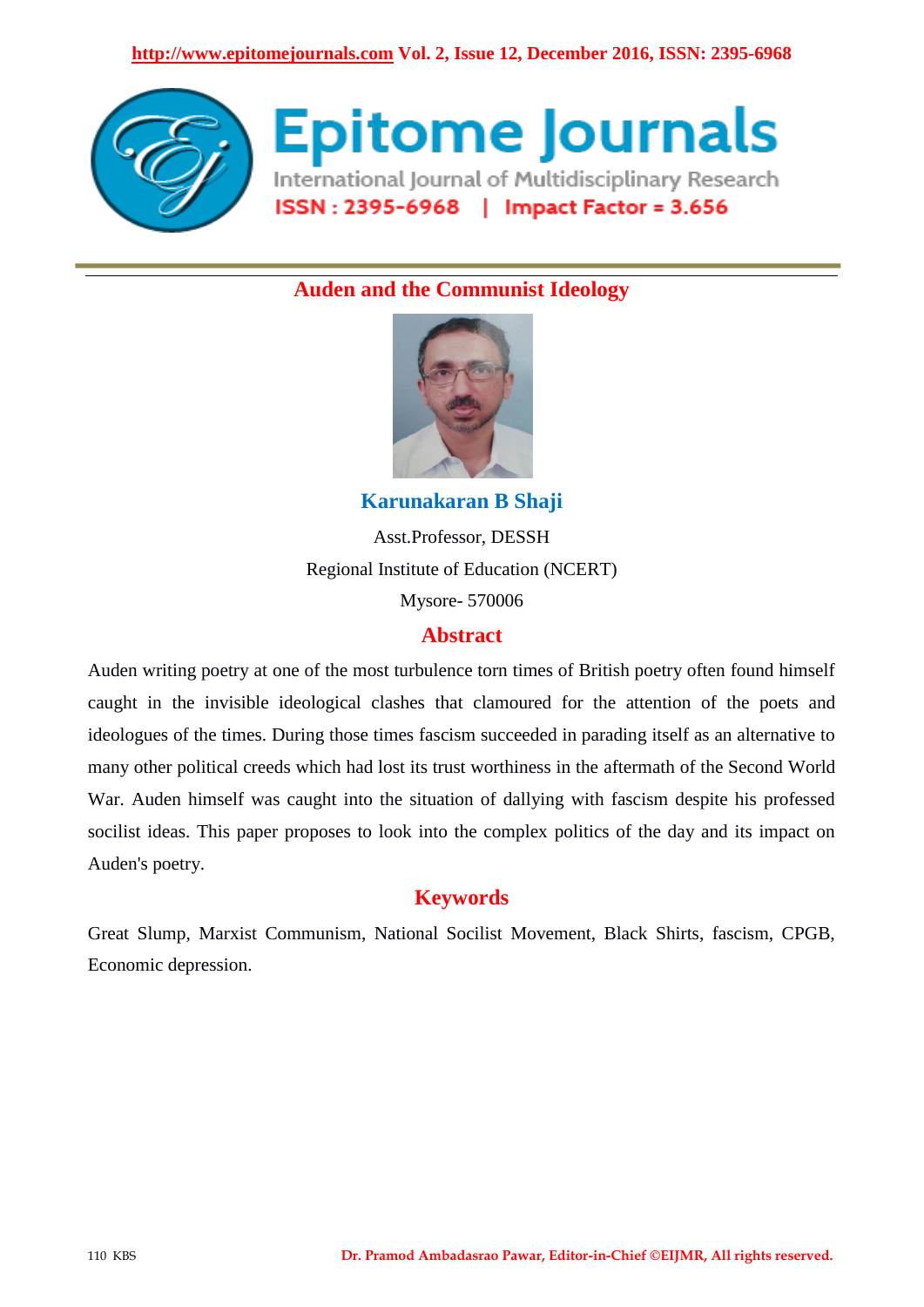### **Research Paper**

In the 1930's the Western world was caught in the grip of political and economic uncertainty. The democratic governments remained largely clueless as to the strategies to be evolved to confront the threat of Fascist totalitarian forces of the Hitler-Mussolini combine. Great Britain found itself in the vortex of an irresoluble political and economic imbroglio. There were definitive signs of the looming threats to the foundation of the edifice of the empire. Poets like Wyndham Lewis even supported the fascist ideal and went onto predict great futures for National Socialist movement of Germany. Aldous Huxley who had never ceased to be sceptial of the seamy side of Soviet Communism, hoped that the Soviet Union would come out with a more viable model of socialism setting the path for Britain to follow.

The World War (1914-18) and the Great Slump (1929-32) had ushered in a situation of unprecedented chaos and uncertainty in the social and economic spheres. Writers, intellectuals and dramatists began to explore alternate ways to come out of the ever worsening crisis that lacked prehistory and a name. For some of them the availble path was to admire and ultimately subscribe to some other variety of totalitarianism. For Auden it lay in the ultimate humanitarian deal of communism, inspite the various pitfalls and drawbacks that the rival systems sought to project. The practical and visionary ideal of Communism held its sway over the poet, whereas for others it was the divisive strategies of totalitarian powers.

The ground was abuss with experiements of all sorts that passed off in the name of German National Socialism, the Young Turk Movement, Austrian Social Democracy, Kuomintang, King Alexander's 'experiment towards modern state' in Yugoslavia, Italian Fascism and Bolshevism. Many including Graham Greene observed that Auden's allegiance was difficult to be determined, as there was a perceptible tension between leftist sympathies and the father figure which was central to the fascist plot.

In the period between 1923 and 1940, both the Communist Party of Great Britain and the various fascist parties survived on the sidelines of British politics. The confrontational strategies of these opposing ideological streams acted against the core character of British politics which had been one of peaceful camaraderie till that time. The inter-war years chose to distance itself with the violence ingressed politics of Victorian and Edwardian periods. After the war years politics gradually returned to its elite creed of civilized democratic themes.

The major political outfit that subscribed to the Communist ideology was CPGB in 1920, which got affilited to the Communist International in the 1920's in the aftermath of the revolution of 1917. In the times that followed, CPGB emerged as a major influence among the working class people of Britain. It brought the massive numbers who had leftist leanings under its sway. In 1932 the British towns witnessed massive unemployment demonstrations led by National Unemployed Workers'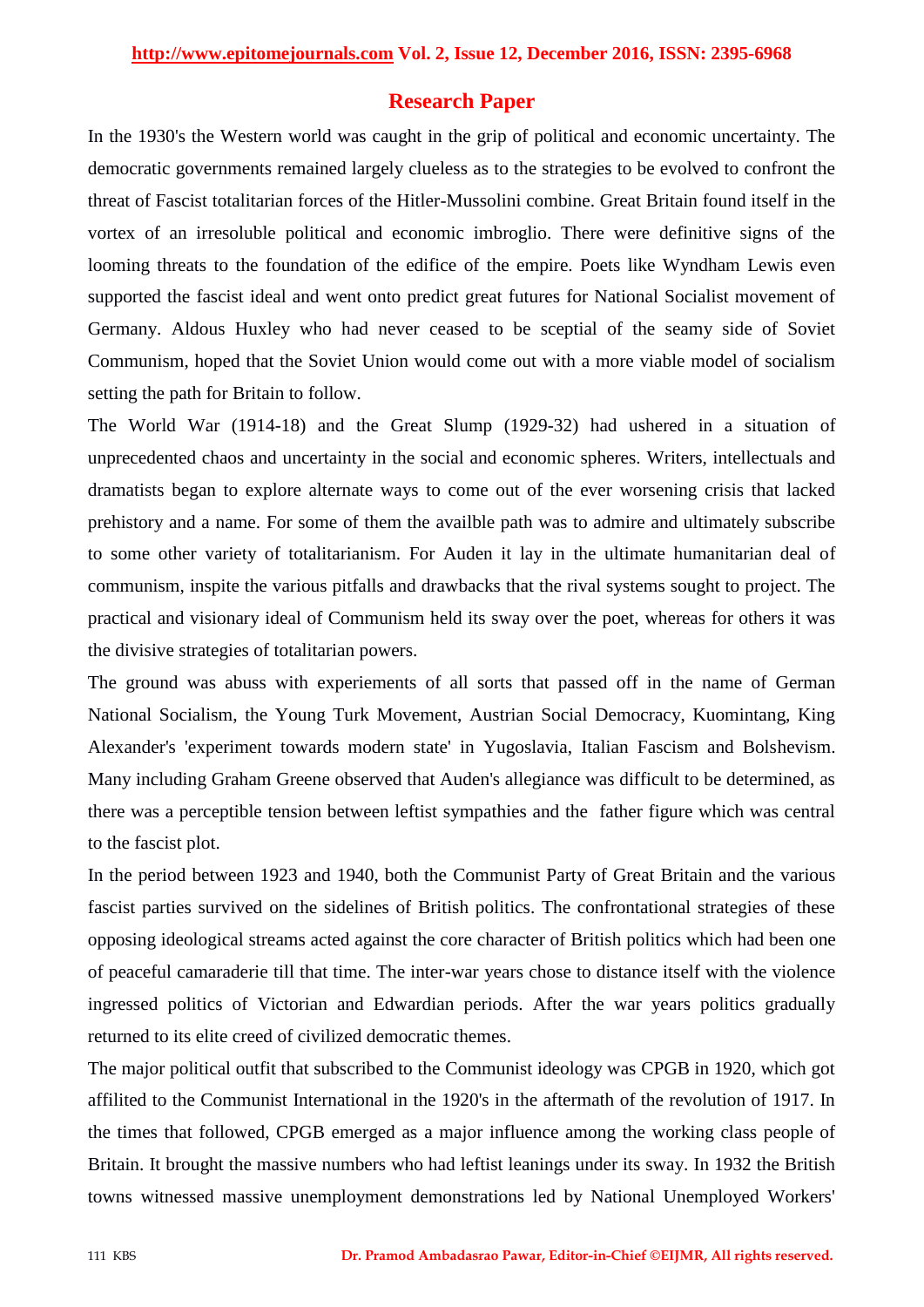Movement culminating in the hunger march to Hyde Park that led to violent confrontation with baton wielding mounted police. The party wielded support on the anti-fascist platform in 1930s. CPGB had stated allegiance to Soviet Union and the Five-Year Plan of Joseph Stalin appeared to provide a viable alternative capitalist systems of the time.

Britian's political establishment found itself in an awkward and embarrassing relationship with British fascism. The British Fascisti sprang up in 1923 with the stated motif of countering repelling socialist forces, when the Communists never concealed their intention of revamping the parliamentary democracy and establish a state on the lines of Soviet Socialism through the proeletarain revolution. Though the British Fascists remained a minority they never lacked the unstinted support of the landed gentry of all hues. They signed their loyalty with the Conservative Party while deriving covert inspiration from Mussolini's success in repressing the leftist movement of Italy. Gradually they could witness their support base increasing with fiercely racist groups like Imperial Fascist League and Mosley's foundation of the British Union of Fascists.

Auden's idea of history and poetry has to be examined in the light of his perception of the various political and ideological clashes that were witnessed in his time. There is a discernible interest in the problem of responsible historiography. He rejects Camus' idea of writerly engagement and examines in detail the legacy of Orwell in the Anglo-American intellectual community. Auden sought an idea of history that had no ideological trappings, while choosing to distance himself with the theories of Spengler and Toynbee, which had caused a great deal of academic discussion in the 1920's and 1950's. He felt he could go along with Cochrane, de Rougemont and Rosenstock-Huessy.

Perhaps no other English poet of the time was confronted by the bewildering complexity of contemporary history like Auden. Auden published 'The History of an Historian' a review on Ernest Jones's biography of Freud. Interestingly Auden considers Freud as a historian caught in an intractable bind, who was to discover laws of history in the full awareness that they are not laws of orthdox historians, but laws that scietists discover.

Auden observes: 'In assessing the importance of his data, all historians are governed by the same general principle that the importance of an historical event is in proportion to its casual effect on subsequent historical events which include its influence on the later interpretation of the past. There exists a casual relationship between events in history. But the way these events are interpreted can themselves reach the status of an event. There coming into a continuum of influences between the earlier events and later events. Here the category of cause has to be detached from necessity.

For the reason as stated above, Auden treats Freud as a historian. Freud's decision to disown his early speculations about brain mechanics necessitates that he has now to consider his data as irreducible to quantifiable occurences. Auden makes an indepth analysis of the situtaion where there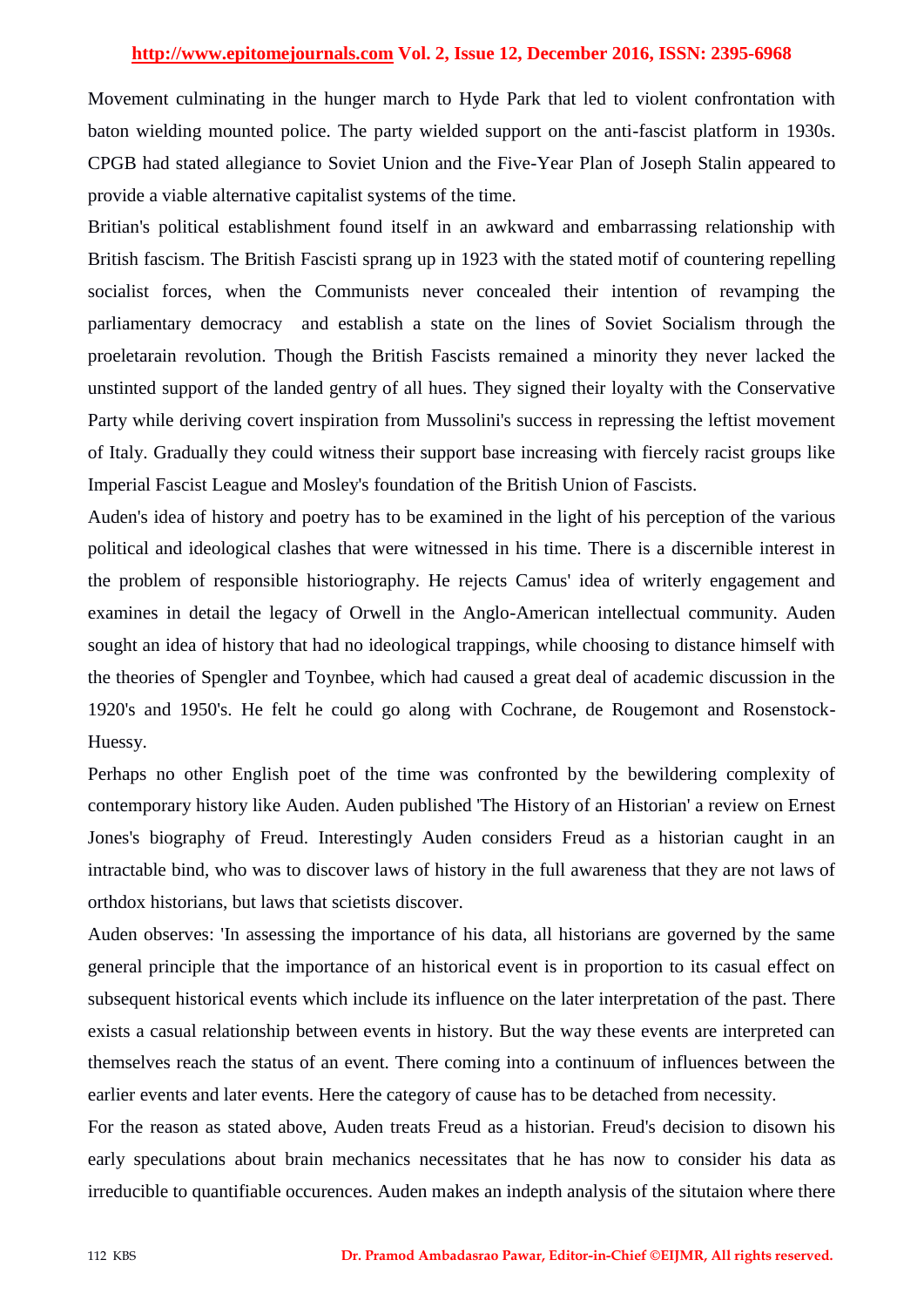began develop a never ending series of disputes between Freud and his erstwhile disciples. He identifies these disputes as paradigmatic cases of dispute among historians, in which a judgement of taste is inescapable. Religious as well as historical disputes have always remained irresolable. In 'Interlude' Auden provides a caustic insight into this issue. He seems to believe that autobiography is as much a form of history as biography or military historiography.

A good historian has to be honest and tactful in the handling of the data and has to discover the laws by which they are governed. More than that he has be conscious of the fact that interpretation itself is a possible datum, but at the same time laws he is devising are not the same as natural laws. There is always a conflict zone when it happens to be relation between 'motive' and 'cause'. Most of the historians hold onto the prevailing view that motives that they have identified propel the events under discussion, they tend to confuse them with causes. Auden identifies Marx as one of the major historians who ultimately yielded to this temptation. Auden frequently reveals the temptation to pair Marx with Freud as well as Kierkegaard. Auden was blind to the fact that Marxist historiography could be sometimes problematic, ' Marx seems to me to correct in his view that physical conditions and the forms of economic production have dictated the forms of communities'

Auden pays scant regard to academic historiography when it began to debase itself as the social science. But he holds *Christianity and Classical Culture* by Charles Cochrane in great esteem and finds there is an obvious parallelism between it and Gibbon's *Decline and Fall of the Roman Empire*. Interistingly Gibbon identifies the fall the Roman empire with the rise in Christianity, whereas Cochrane finds in that decline the failure of the classical culture which never established 'any intelligible connection bateen natural affective bonds and the life of justice'

*Love in the Western World* is another poem that bears deep imprints of the Marxist leanings of the poet, in which he draws parralels with Eugen Rosenstock-Huessy's *Out of the Revolution.* Both locate the source of the contemporary European crisis in an apparently minor innovation of the medieval period. Auden ponders on the vocation of the writer and depicts his theme with a certain rustic humour which is rather rare in the poet: 'The most satisfactory answer I have discovered, satisfactory because it withers curiosity, is to say Medieval Historian'. He goes on to say that *Out of the Revolution* refers : 'Autobiography of the Western Man'

In his sonnet sequence in *Journey to a War*, Auden includes in his verse commentarya: ' This is the epoch of the Third Great Disappointment': the first is the collapse of the classical culture, the second is the demise of the Christianity in classical form, and the third is the crisis of modernity. This theme gets an elaborate treatment in *Out of the Revolution.* 

The Great War had thrown up a symblic barrier bent upon the inhuman division of children of the British middle class and upper middle classes born in the 1890s and 1900s from their forebears. It may look a little ironical that Auden's self-mortifying idea of New York can be read as an alibi for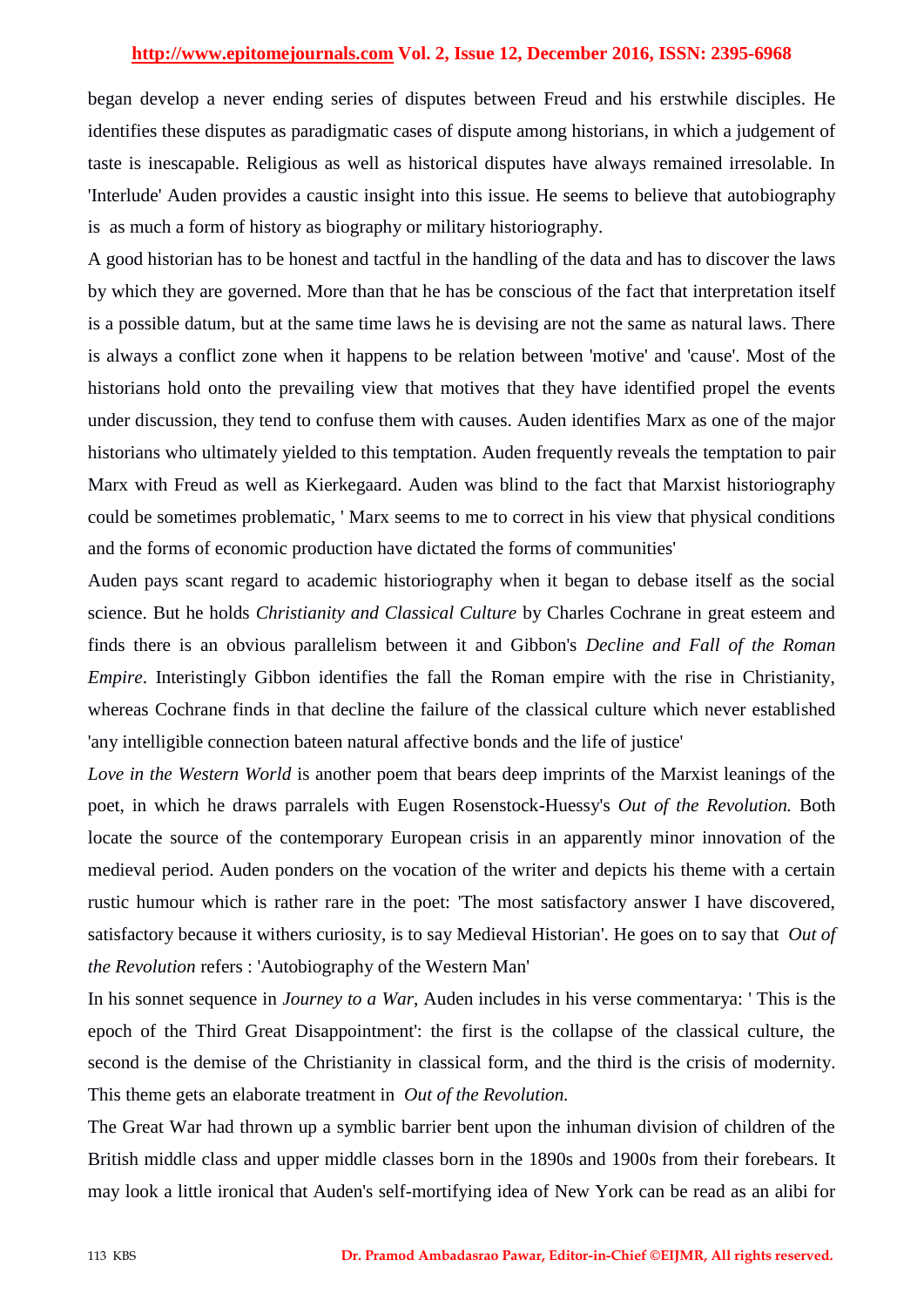the emigrant who had ignobly left Britian to a chorus of disapproval. In truth, Auden arrived as an emigre; the harsh attacks on him during the war awere to trasform him temporarily into an exile. Like many a Europeans's first impressions of the city, his were soon to change under the terrible honesty of New York living. As a fatigued and ailing Albert Camus recorded in March 1946: 'At first glance, a hideous, inhuman city. But I know that one changes one's mind.' And he found New York was always too hospitable.

In Auden's poem *The Orators* published in 1932, the Old boy raises the question during a school prize day, 'What do you think about England, this country of ours where nobody is well?'. The question is ambiguous as the speaker and as the context in which it is asked. Subtitled An English Study, the book was written and set in a minor private school in the sallubrious Scottish town of Helensburgh on the Clyde, where Auden taught for two years from 1930. Although the Old Boy expresses an abiding opinion of Auden's in 1930s, that individual and collective repressions, he is not simply a mouthpiece for the poets views. On the contrary, he is afigure of fun, to a paradodied and reviled as a spokesman of patriarchal authority, engaged in a=the manipulation of the boys into guity submission. Yet his speeches end with apparent volte-face, inciting his youthful audience of 'initiates' to stage what is virtually a pogrom against all the 'rotters ad slackers...proscribed persons' in the school hall, which he recalls from a bullying initiation rites of his own school days.

The poet had few doubts that his own native land could easily go the same way under the pressure of economic depression, mass employment, and the collapse of Ramsay MacDonald's short-lived Labour administration, beset by a banker's ramp, into conservative-dominated 'National government' Coalition which received a huge mandate in the general election of October 1931. Such easy shifting between Left and Right radicalism was widespread at the start of the 1930s, and the young Auden was not immune. His often leftist disciples readily wore black shorts of the British Union of Fascists into which the patly rapidly mutated.

Auden's poetry is often inclusivistic which holds within its purview not only factory workers who are 'too old at the age of thirty' but the shareholders too whom 'fierceness of competition and the constant trade booms and depressionsx keep...in perpetual state of anxiety'. 'Half the machinery of the world is running to-day not to satisfy any real want', he argued, 'but to stop us from remembering that we are afraid'.

To conclude this kind of contradiction is rampant in his fascination for the communist ideal. On the one hand, reproducing a leftist trope, the vast majority of all classees are victims of the capitalist system now apparently in terminal decline. On the other hand, we're all alike guilty, by omission or commission, and deserve what we're going to get it. The sense of a diffuse collective gult transforms an historical conjecture into a metaphysical condition, summed up in his adaptation of the Anglo-Saxon poem 'The Wanderer': 'Doom is dark and deeper than any sea-dingle'.